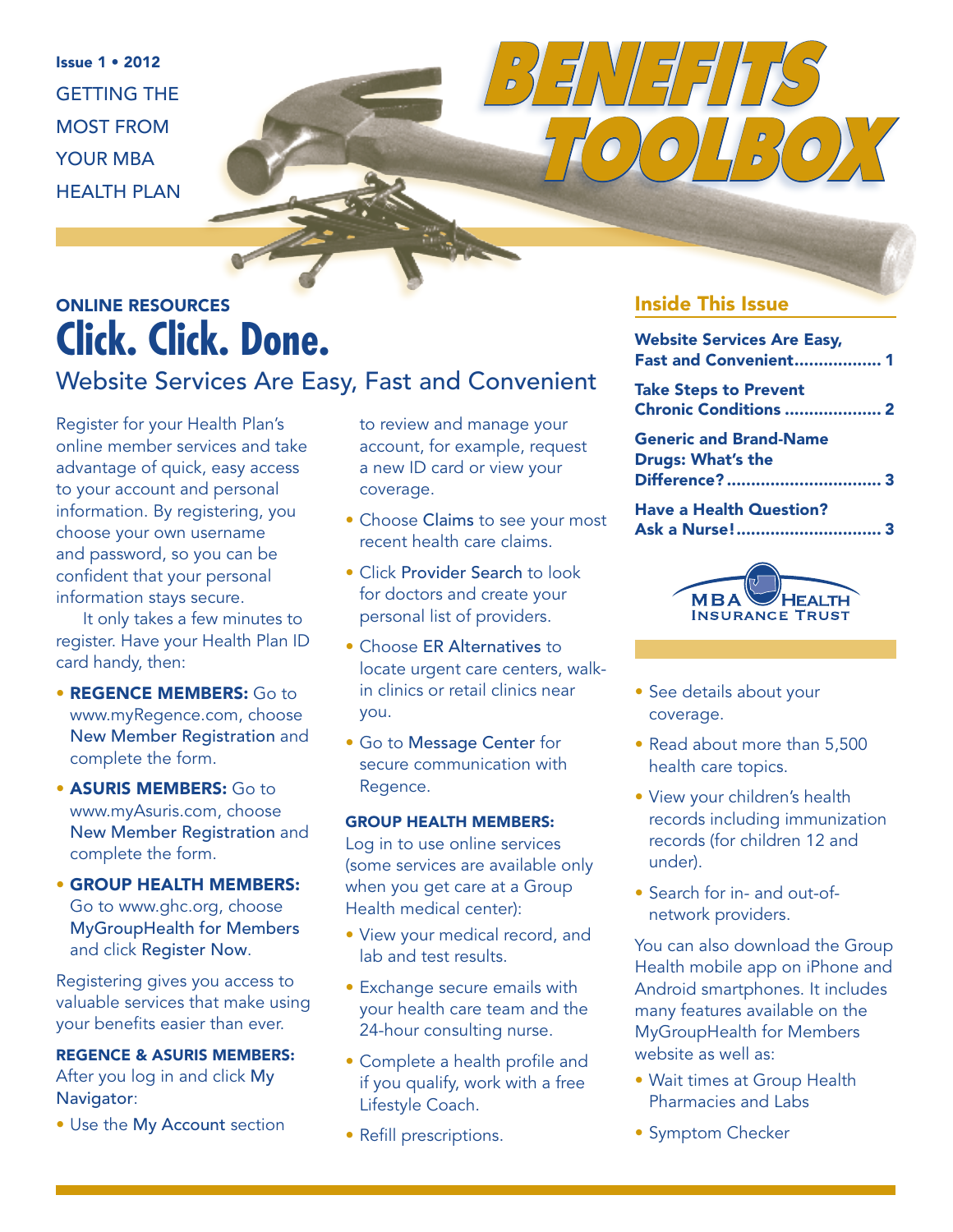# HEALTH FOCUS **Take Steps to Prevent Chronic Conditions**

Four Smart Things You Can Do to Reduce Your Risk

A chronic condition is an illness that may never go away. Some examples are asthma, diabetes, coronary artery disease (CAD), chronic obstructive pulmonary disease (COPD) and depression.

- Chronic conditions cause 7 in 10 deaths each year in the United States.
- Nearly 1 in 2 adults in the U.S. lives with at least one chronic condition.
- More than 75% of health care costs are due to chronic conditions.

They can affect your life in many ways. You may:

- Feel sick, or be tired or in pain most of the time.
- Be physically unable to do the things you want to do.
- Not be able to perform your job and have many sick days.
- Feel stress, anxiety and anger about your situation.

Studies show that four common bad habits are the root cause of most chronic conditions: not getting enough exercise, eating too much junk food, smoking and drinking too much. Here are some things all of us can do to change these deadly behaviors into healthy lifestyle habits:

1Exercise 30–60 minutes, four **to six times a week.** Resolve to take a 15-minute walk every morning and evening.

• The National Library of Medicine (NLM) can help you get started and stick with an exercise plan. Go to www. nlm.nih.gov/medlineplus/ exerciseandphysicalfitness.html.

### 2 Eat a balanced, high-fiber, low-fat diet. Start by eating your vegetables!

• Get creative ideas for adding fruits and vegetables into your daily diet at www. fruitsandveggiesmatter.gov, offered by the Centers for Disease Control (CDC).

### 3 Don't smoke or chew **J** tobacco. If you've tried to quit before, get help and quit for good this time.

• For support in quitting, including free quit coaching, a free quit plan, free educational materials and referrals to local resources, call 1-800-QUIT-NOW (800-784- 8669, toll-free).

4Consume alcohol in moderation, with a daily limit of up to one drink for women and two drinks for men. One drink equals 12 ounces of beer, 5 ounces of wine, or  $1\frac{1}{2}$  ounces of 80 proof distilled spirits.

• Talk with your doctor if drinking causes trouble in your relationships, at work, in social activities or in how you think and feel. Or call the National Drug and Alcohol Treatment Referral Routing Service at 1-800-662- HELP (toll-free) to speak with someone about alcohol issues.

#### Learn How to Manage Your Chronic Condition and Feel Better

If you already have a chronic condition, your Health Plan helps you learn how to manage your illness and feel better more often.

#### REGENCE & ASURIS MEMBERS:

The Regence Disease Management and Asuris Disease Management Programs help people with diabetes, coronary artery disease (CAD), congestive heart failure, asthma, chronic obstructive pulmonary disease (COPD), depression and anxiety. To find out if this program can help you, call 866-543-5765 (toll-free).

#### GROUP HEALTH MEMBERS:

Complete an online Health Profile to identify your risks, and a Lifestyle Coach will work with you to help reduce them. Living Well with Chronic Conditions workshops help members manage conditions and improve quality of life. For more information, please talk to your doctor, call Group Health's Resource Line at 800-992-2279 (toll-free), or go to www.ghc.org.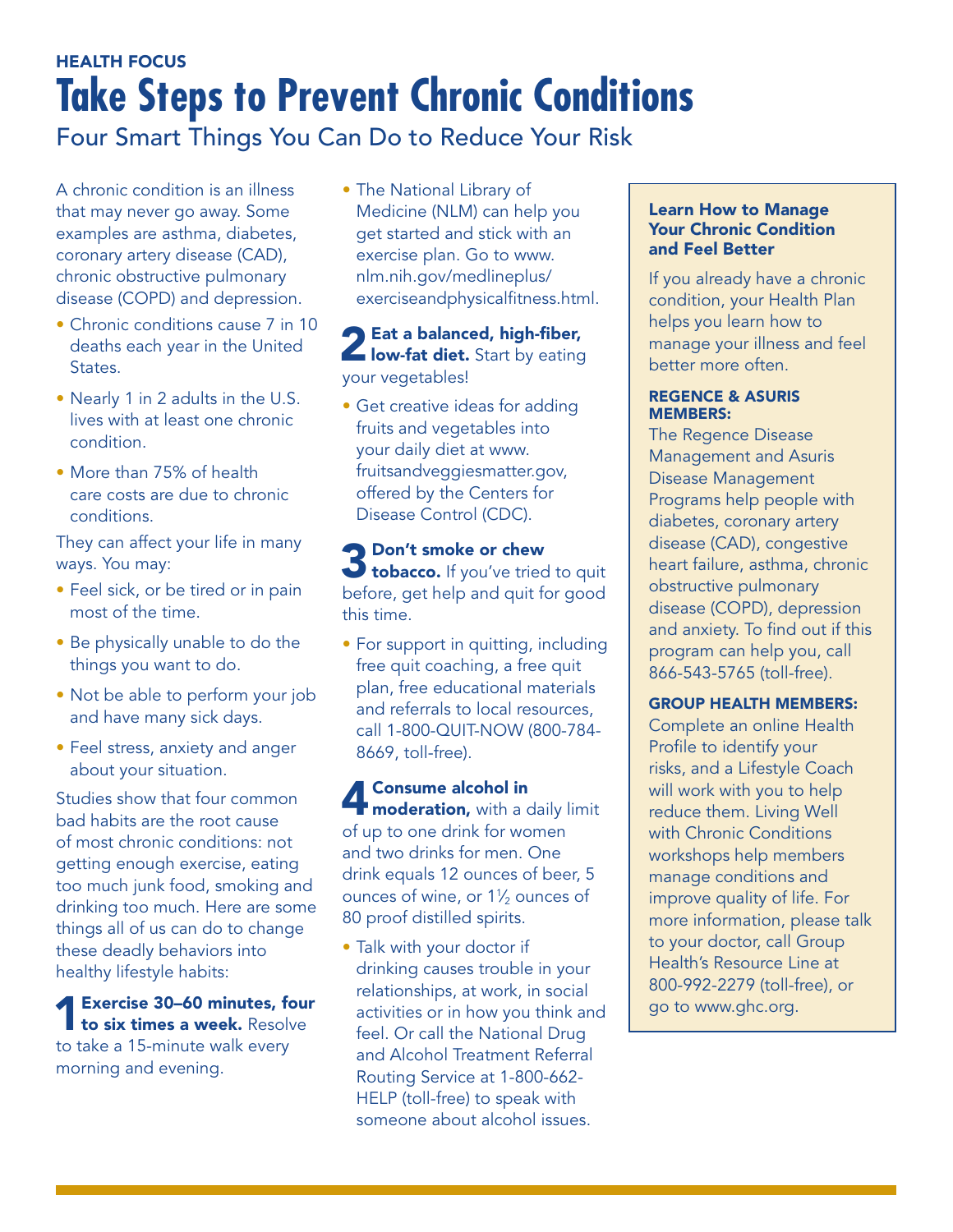### DEFINING BENEFIT TERMS **Generic and Brand-Name Drugs** What's the Difference?

Did you know that almost half of all prescriptions are filled with generic drugs? That's because people save money with generics, which are just as safe and effective as brand-name drugs.

A generic drug is simply a copy of a brand-name drug. Generic drugs use the same active ingredients and work the same way and in the same amount of time as brand-name drugs.

Companies that develop brand-name drugs invest a lot of



money in research, testing and marketing. The patent protection on a new drug lasts about 20 years, during which time another company cannot sell a generic equivalent.

When the patent on a brand-name drug expires, other companies can sell generic copies. Generics cost less than brand-name drugs, because these companies don't have the expense of creating a new drug.

As a smart health care consumer, always ask your doctor, "Is there a generic equivalent?" Even when your doctor writes a prescription for a brand-name drug, your pharmacist can fill your prescription with a generic equivalent, as long as the doctor has *not* checked the "dispense as written" box on the prescription.

# USE YOUR BENEFITS WISELY **Have a Health Question? Ask a Nurse!**

Now You Have Around-the-Clock Help

Did you ever notice that accidents and illness don't happen during office hours? Like these:

- It's 10 p.m. and you just tripped over a chair in your living room and hurt your ankle. It's already swelling…do you ice it or apply heat? Or should you go to the emergency room?
- It's 2 a.m. and your baby has a fever. She won't stop crying and you've done everything you can think of to help her. Does she need to see a doctor? Right now?

When you have urgent health questions like these, you can get reliable advice right away. Your Health Plan benefits include a free, 24 hour/7 days a week, nurse

*Continued on page 4*

#### Buy Generics and Save on Commonly Used Prescription Drugs

| <b>CONDITION OR DISEASE</b>               | <b>BRAND-NAME</b><br><b>DRUG</b> | <b>BRAND NAME COST</b><br><b>PER MONTH</b> | <b>POSSIBLE GENERIC</b><br><b>ALTERNATIVE</b>   | <b>GENERIC COST</b><br><b>PER MONTH</b> | <b>POTENTIAL</b><br><b>SAVINGS</b> |
|-------------------------------------------|----------------------------------|--------------------------------------------|-------------------------------------------------|-----------------------------------------|------------------------------------|
| <b>Type 2 Diabetes</b>                    | Actos                            | \$244                                      | Glipizide or Metformin                          | $$5-9$                                  | \$235-239                          |
| Depression/Anxiety                        | <b>Fffexor XR</b>                | \$200                                      | <b>Venlafaxine HCL</b>                          | \$56                                    | \$144                              |
| <b>Rheumatoid Arthritis</b>               | Enbrel                           | \$1,903                                    | Methotrexate, Azathioprine<br>or Mercaptopurine | $$14 - $115$                            | $$1,788-$<br>$$1,889$              |
| <b>High Cholesterol</b>                   | Lipitor                          | \$138                                      | Lovastatin                                      | \$15                                    | \$123                              |
| <b>High Blood Pressure</b>                | <b>Norvasc</b>                   | \$85                                       | Amlodipine Besylate                             | \$5                                     | \$80                               |
| Gastroesophageal Reflux<br>Disease (GERD) | Prevacid                         | \$195                                      | Omeprazole                                      | \$24                                    | \$171                              |

*Source: Regence Rx Pharmacy Benefit Management, www.regencerx.com*